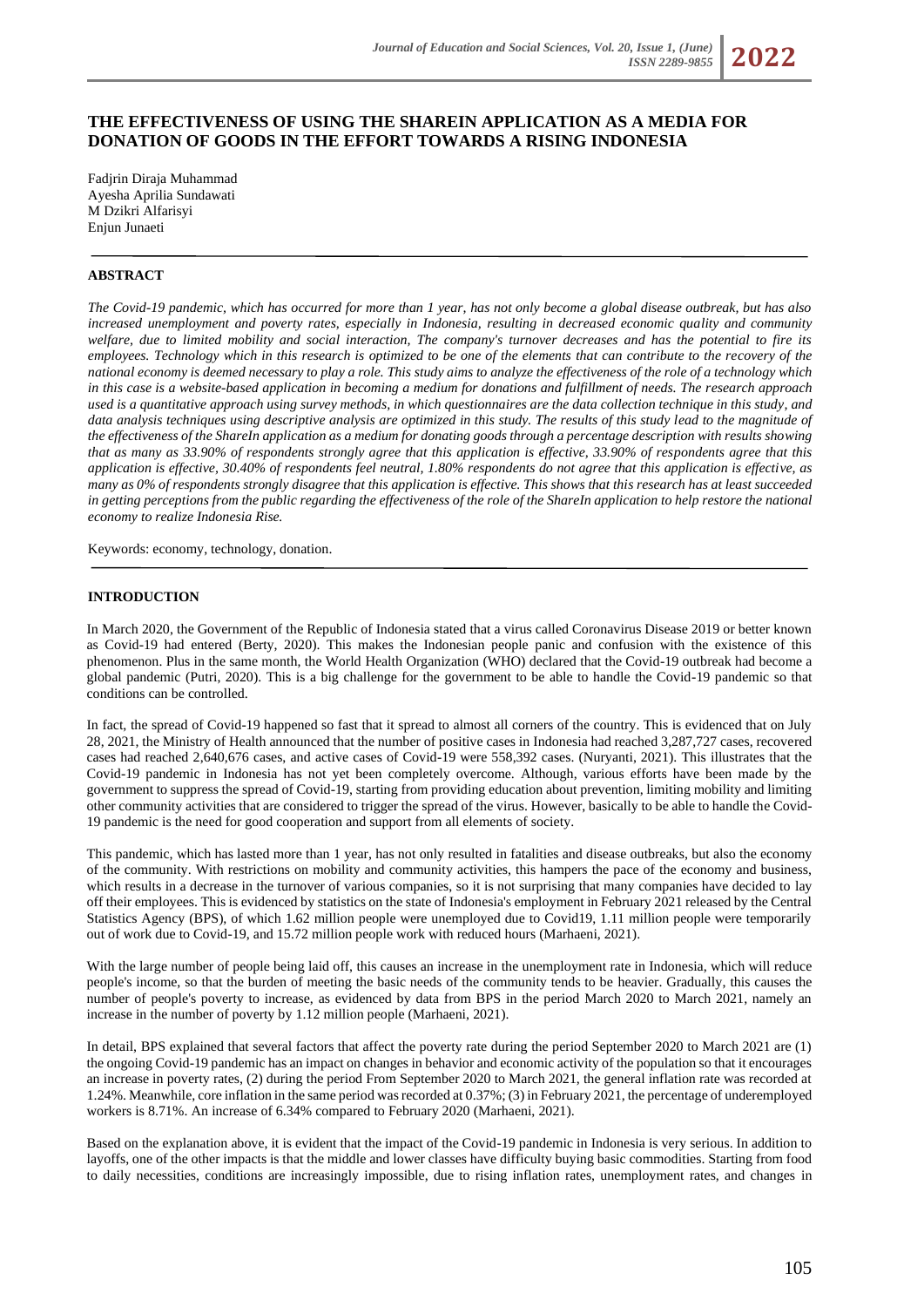

people's economic behavior. In addition, with limited mobility, it is also difficult for people who can afford to donate goods or proper food to people who really need it.

With the limitations that have been described above, it seems that this problem has become the interest of researchers to conduct this research, so the researcher assumes that the role of the existence of the media as a bridge for the community in order to meet each other's needs is considered important. Therefore, we need a useful media to help donors and recipients to more easily meet their needs.

Technology plays a very important role during this pandemic, because people will spend more time at home. Although distance is a barrier, with the development of technology it will be a solution to remain useful for others. The website or better known as the website where Sidik in Arizona (2017, p. 107) explains that the website is an information presentation service that uses the concept of a hyperlink that makes it easy for users to get information, just by pressing a link in the form of text or images, the information will be displayed. displayed. text or images will be displayed in more detail.

With the ease of using the website, this shows that the website can be one of the media that is considered easy and can be developed also used for donation service media, especially in conditions of the Covid-19 pandemic like this. With this website, it is hoped that it can be a solution to reduce poverty levels and improve the quality of the public's economy.

This study was conducted to analyze the effectiveness of the role of a website in becoming a medium for donating and fulfilling needs, so that the rate of donations can be targeted to people in need, which is done as an effort to reduce poverty levels in the context of national economic recovery towards Rising Indonesia.

Indonesia is the location of the case study in this research, because the researcher wants to start this research in his own country first, when this research produces a good output, then it is possible that this research can be carried out in other countries or in this world. In addition, the data that researchers can get is from the Central Statistics Agency (BPS) Indonesia, so that the condition of the existing data collection is one of the reasons researchers also started this research in Indonesia.

# **METHODS**

In the process of proving the level of effectiveness of the solution or in this case the website being designed, the thing that needs to be done is to test the solution to the research subject. In general, the research approach used is a quantitative approach using survey methods. Basically this research will see how big the level of effectiveness of the product being tested is and requires general answers, so the quantitative approach is so relevant to be optimized in completing this research. This is reinforced by Iyus Jayusman (2020, p. 15) who argues that a quantitative approach needs to be linked to research variables that focus on problems or phenomena that are happening now in the form of research results in the form of numbers that have meaning. Then, the reality of the quantitative approach tradition that tends to use numbers, starting from data collection, interpretation of the data, and the appearance of the results makes researchers more confident to use a quantitative approach in this study. The concept of thinking built in this research is that researchers try to get a positive influence from the development of a website that functions as an intermediary for donations for ease of sharing in the context of national economic recovery during the Covid-19 pandemic. This is relevant to the pandemic situation that causes limited mobility.

Survey is a research method that is optimized in this research, because it is oriented to get opinions from various circles of society and results in the form of statistics and representative conclusions. As stated by Robert Groves (2010), surveys produce information that is by nature statistical and surveys are a basic form of quantitative. Then, technically the survey method is asking several respondents about their beliefs, opinions, characteristics, and current behavior.

With this survey method, researchers hope to get original data according to the conditions and behavior of the community, so that the data and research results can be said to be representative, which is very relevant to the opinion of Sukardi (2003, p. 193) which explains that the survey research method is a model the best way to collect original data to describe the state of the population. Then, the population in this study is society in general, because the topic in this study is the national economy and Sugiyono (2016, p. 117) also explains that the population is a generalization area consisting of objects or subjects that have certain qualities and characteristics determined by the researcher. to be studied and then drawn conclusions.

In a study, the sample becomes a representative of the large number of populations, because basically Sugiyono (2008) asserts that the sample is part of the number and characteristics possessed by the population. Then, with regard to sampling techniques, it must be noted that the quality of research is not always determined by the size of the sample, but is determined by the research design and the quality of its implementation and processing (Akdon & Hadi, 2005). This makes researchers more consistent in taking diverse samples from various circles of society and optimally in the process of collecting and processing data. Then, Suharsimi Arikunto (2002, p. 112) explains that in sampling if the number of subjects is less than 100, it is better to take all of them. The sample in this study were 56 people from various circles of society and backgrounds.

Thus, the researcher believes that the questionnaire given to the respondents can be filled out in accordance with the reality in their respective environments and the research conducted can be truly representative.

Broadly speaking, this research is divided into two stages, namely the website creation stage and the data collection stage. In the first stage, the researcher created a research instrument in the form of a website as a benchmark for research success by looking at the complexity of the ease of donors and recipients of donations in transactions.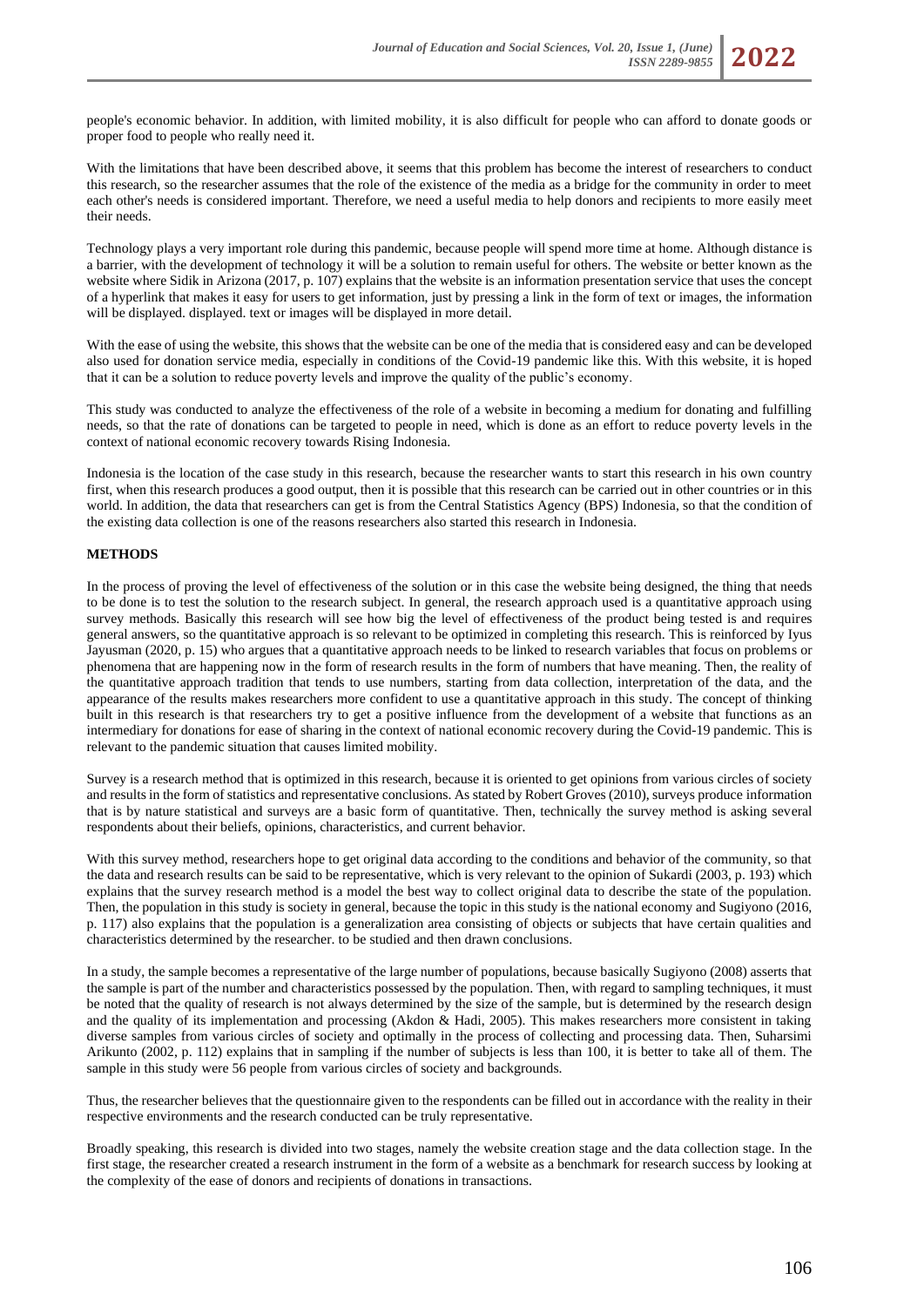

4 core interface pages consisting of a form page for donations, a list of donated items, a donation recipient form and a list of donation recipients. Here's a look at the website that was designed*:* 

| Shareln                                           | Ξ                                 | <b>※ e</b>                  |
|---------------------------------------------------|-----------------------------------|-----------------------------|
| MENU<br><b>谷</b> Beranda                          | Form Kebutuhan Barang             | Beranda / Barang Dibutuhkan |
| Barang Tersedia                                   | Nama Lengkap                      |                             |
| <b>Barang Dibutuhkan</b><br><b>9</b> Tentang Kami | Nama Barang                       |                             |
|                                                   | Kota Asal                         |                             |
|                                                   | No. Handphone                     |                             |
|                                                   | 08123456789<br><b>Foto Barang</b> |                             |
|                                                   | No file chosen<br>Choose File     |                             |
|                                                   | Simpan Data                       |                             |
|                                                   |                                   | Á                           |

Source: Developed by Researchers (2021)

**Figure 1 Page of Goods Requirement Form**

This page is used by recipients of donations to submit items they need. On this page, the prospective recipient of the donation must fill in the identity in the form of name, telephone number, and city of origin. In addition, the recipient of the donation must include the name of the item needed along with a picture.

| ₷<br>ShareIn               | Ξ                                                                                                                                                      |                                                                                                                    |                          |                        |                     | 景<br>$\omega$               |
|----------------------------|--------------------------------------------------------------------------------------------------------------------------------------------------------|--------------------------------------------------------------------------------------------------------------------|--------------------------|------------------------|---------------------|-----------------------------|
| MENU                       |                                                                                                                                                        | <b>Barang Dibutuhkan</b>                                                                                           |                          |                        |                     | Beranda / Barang Dibutuhkan |
| <b>谷</b> Beranda           |                                                                                                                                                        |                                                                                                                    |                          |                        |                     |                             |
| æ.<br>Barang Tersedia      |                                                                                                                                                        | Pada halaman ini, ditampilkan list barang yang dibutuhkan oleh saudara-saudara kita                                |                          |                        |                     |                             |
| <b>B</b> Barang Dibutuhkan | Bagi teman-teman yang memiliki barang tersebut dan berniat untuk mendonasikannya, silahkan dapat langsung menghubungi nomor<br>handphone yang tertera. |                                                                                                                    |                          |                        |                     |                             |
| <b>9</b> Tentang Kami      |                                                                                                                                                        | Bagi teman-teman yang ingin mendaftarkan kebutuhan barangnya, silahkan klik tombol Daftarkan Kebutuhanmu Sekarang! |                          |                        |                     |                             |
|                            |                                                                                                                                                        | Daftarkan Kebutuhanmu Sekarang!                                                                                    |                          |                        |                     |                             |
|                            |                                                                                                                                                        |                                                                                                                    |                          |                        |                     |                             |
|                            |                                                                                                                                                        | Show $10 \times$ entries                                                                                           |                          |                        |                     |                             |
|                            |                                                                                                                                                        |                                                                                                                    |                          |                        |                     | Search:                     |
|                            | <b>No</b>                                                                                                                                              | <b>Nama</b><br>11                                                                                                  | <b>Nama Barang</b><br>11 | <b>Kota Asal</b><br>ŤĪ | <b>No Handphone</b> | 71<br>Foto                  |
|                            |                                                                                                                                                        | M Dzikri Alfarisyi                                                                                                 | <b>Beras</b>             | Pandeglang             | 08472124473         |                             |
|                            | $\overline{2}$                                                                                                                                         | Fadjrin Diraja Muhammad                                                                                            | Kompor                   | Purwakarta             | 08282462412         |                             |
|                            | n                                                                                                                                                      | Augghe Antilia Cundoweti                                                                                           | Minimal                  | $D$ andung             | 005156024017        |                             |

Source: Developed by Researchers (2021)

**Figure 2 Pages List of Goods Requirements**

After the recipient of the donation presses the save data button, the data that has been entered will be displayed in a table so that the donor who has the item can easily contact the recipient of the donation.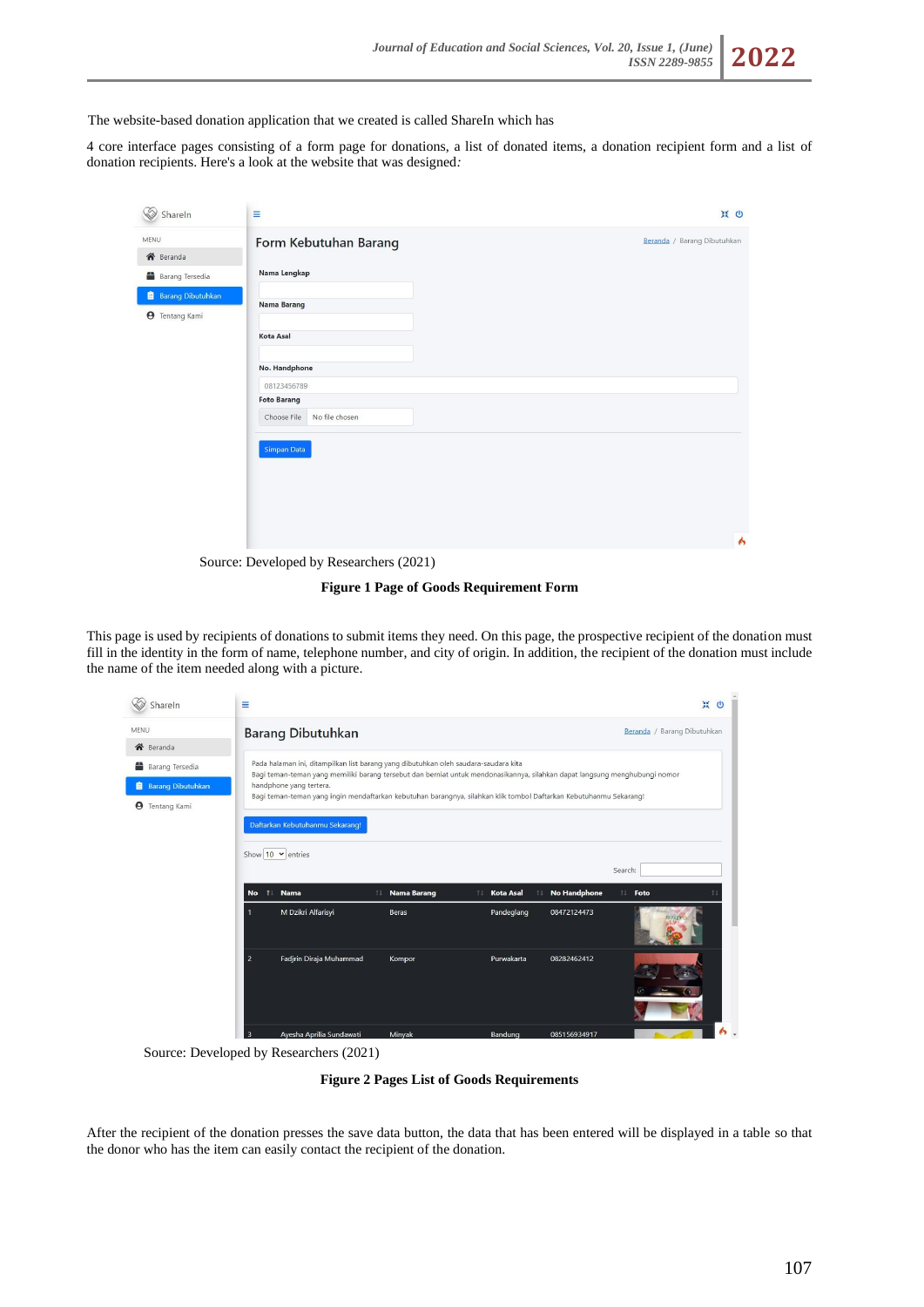

| MENU                                                | Form Donasi                                         | Beranda / Barang Tersedia |
|-----------------------------------------------------|-----------------------------------------------------|---------------------------|
| 各 Beranda                                           |                                                     |                           |
| <b>Barang Tersedia</b>                              | Nama Lengkap                                        |                           |
| <b>B</b> Barang Dibutuhkan<br><b>9</b> Tentang Kami | Nama Barang                                         |                           |
|                                                     | Kota Asal                                           |                           |
|                                                     | No. Handphone                                       |                           |
|                                                     | 08123456789                                         |                           |
|                                                     | <b>Foto Barang</b><br>No file chosen<br>Choose File |                           |
|                                                     | Simpan Data                                         |                           |
|                                                     |                                                     |                           |
|                                                     |                                                     |                           |
|                                                     |                                                     |                           |

Source: Developed by Researchers (2021)

**Figure 3 Item Donation Form Page**

The next page is a form for donations. Just like before, donors also need to enter identification such as full name, phone number, and city of origin. In addition, the donor certainly needs to include the items to be donated along with a picture.

| <b>SEP</b><br>Shareln                 | Ξ                                                                                           |                          |                                                                                                      | 景<br>$\omega$             |  |
|---------------------------------------|---------------------------------------------------------------------------------------------|--------------------------|------------------------------------------------------------------------------------------------------|---------------------------|--|
| MENU                                  | <b>Barang Tersedia</b>                                                                      |                          |                                                                                                      | Beranda / Barang Tersedia |  |
| <b>谷</b> Beranda                      |                                                                                             |                          |                                                                                                      |                           |  |
| <b>Barang Tersedia</b>                | Pada halaman ini, ditampilkan list barang yang siap untuk diterima atau siap untuk diambil. |                          | Bagi teman-teman yang membutuhkan, silahkan dapat langsung menghubungi nomor handphone yang tertera. |                           |  |
| <b>图</b> Barang Dibutuhkan            | Bagi teman-teman yang ingin mendonasikan silahkan klik tombol Donasi Sekarang!              |                          |                                                                                                      |                           |  |
| Tentang Kami<br>$\boldsymbol{\Theta}$ | Donasi Sekarang!                                                                            |                          |                                                                                                      |                           |  |
|                                       | Show 10 $\vee$ entries<br>Nama<br>11<br><b>No</b>                                           | <b>Nama Barang</b><br>11 | <b>No Handphone</b><br><b>Kota Asal</b><br>11<br>11                                                  | Search:<br>11<br>Foto     |  |
|                                       | Fadjrin Diraja Muhammad<br>1                                                                | Beras                    | Purwakarta<br>08123748213                                                                            |                           |  |
|                                       | M Dzikri Alfarisyi<br>$\overline{2}$                                                        | Minyak                   | Pandeglang<br>0874214234                                                                             |                           |  |
|                                       | Ayesha Aprilia Sundawati<br>$\overline{\mathbf{3}}$                                         | Kompor                   | Bandung<br>08472124473                                                                               |                           |  |

Source: Developed by Researchers (2021)

**Figure 4 Page List of Available Items**

After the donor presses the save data button, the data that has been entered will be displayed in the table so that the recipient of the donation who needs the item can easily contact the donor.

The next stage is data collection which is carried out by making a questionnaire technique. The subjects are allowed to use several facilities on the ShareIn application that the researchers have provided to test the effectiveness of this website so that it can be used to assist the donation process, then the subject assesses the effectiveness of the website that we created through the questionnaires distributed. Therefore, the method in this quantitative study uses a survey method that focuses on the general results of the current situation to obtain an overview of public opinion.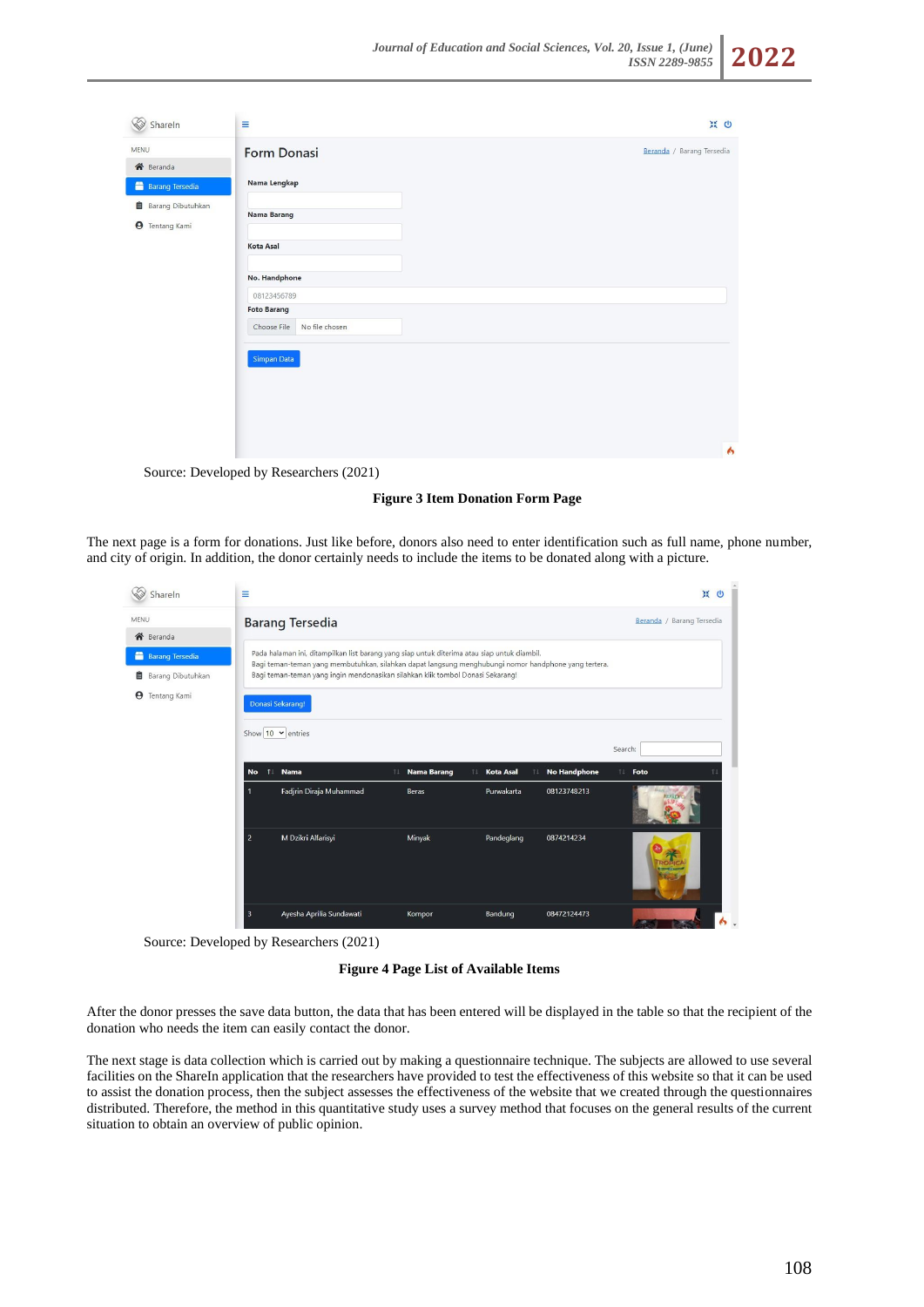

Information and data obtained from the survey will be processed and analyzed. Data analysis was carried out after the data collection process was completed using descriptive analysis techniques. According to Sugiyono (2010, p. 29), descriptive analysis is a statistical analysis used to analyze data by describing or describing the data that has been collected. The type of data used in this study is quantitative data expressed in numbers and analyzed by statistical techniques. The data analysis starts from collecting all the data from the questionnaire, the data will be reduced into several categories so that there is a process of selecting, simplifying, abstracting and transforming the raw data generated from the data collection process, which later the data will be adjusted to the needs and focus of research related to the website. already tested on the subject. Furthermore, the data will be presented through several graphs and diagrams from the survey results. After the data is processed and analyzed, conclusions will be drawn how effective the website based ShareIn application can help channel donations to people in need.

### **RESULTS AND DISCUSSION**

In the data collection process, researchers have succeeded in collecting 56 respondents from various backgrounds. Then, the researcher divided the respondent's identity category into 3 categories, namely age, occupation, and domicile. This is intended to identify the characteristics of respondents, so that the data is heterogeneous so as to produce representative research.

In fact, the majority of respondents in this study were aged 19-23 years, which amounted to 24 people (42.9%). This proves that the majority of respondents in this study are in the productive age of workers. This is relevant to data from the Central Statistics Agency which states that the productive age of workers is above 15 years (BPS, 2021), because basically this research focuses on the response of productive adults and focuses on their welfare. The age range of other respondents is explained as shown in the picture below:



Source: Developed by Researcher (2021)

### **Figure 5 Age Range of Respondents**

This reality explains that not only productive age but also other age ranges are respondents and researchers' consideration. Then, in the occupational category, in this study the majority of respondents did not work which amounted to 13 people (28.57%) and was followed by respondents who worked as civil servants as many as 7 people (14.29%). seen in the image below: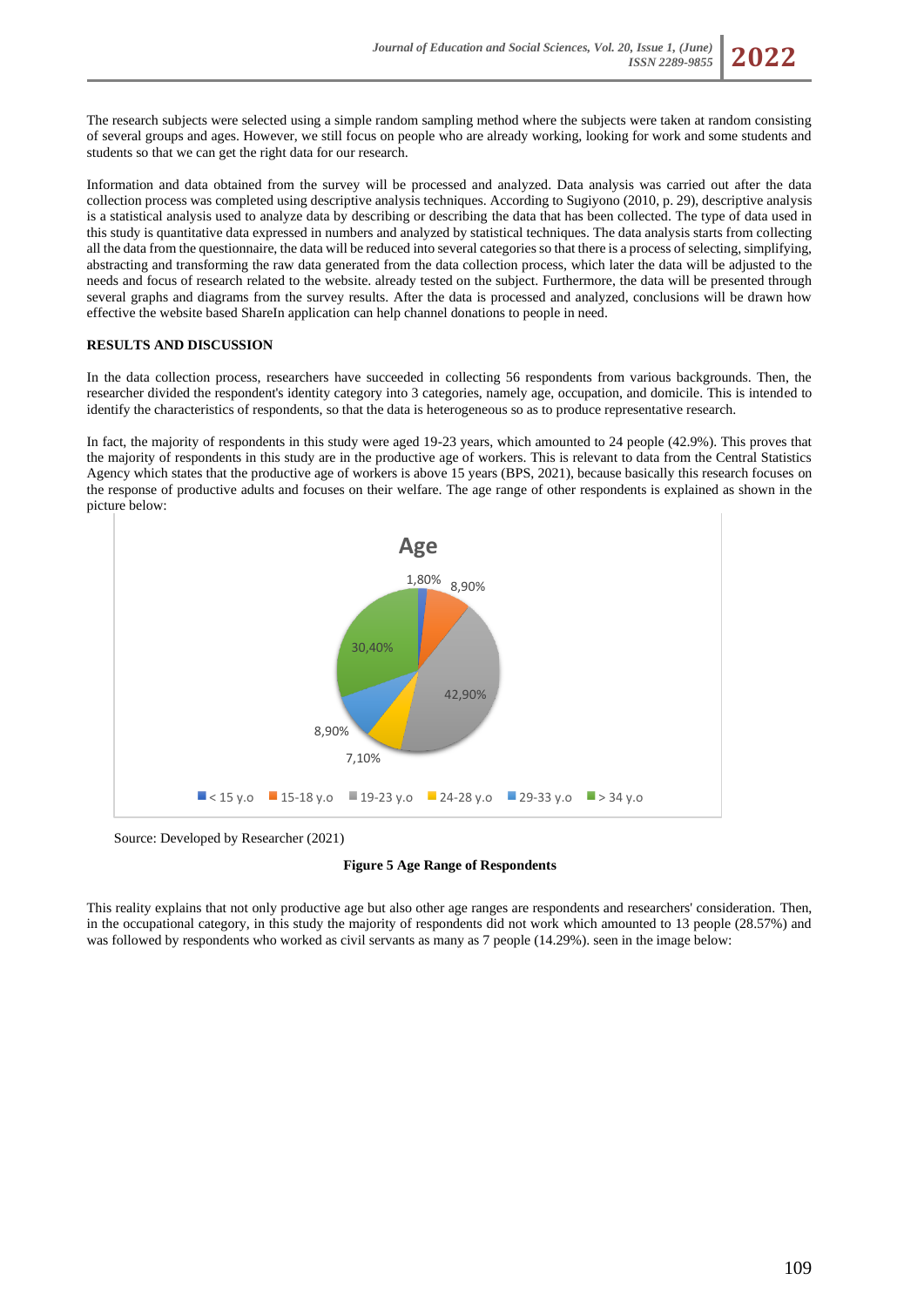

Source: Developed by Researcher (2021)

### **Figure 6 Respondents' Occupation**

This reality explains that respondents in this study are dominated by respondents who do not work and civil servants are also entrepreneurs. This explains that this research has succeeded in getting responses from two groups, namely workers and nonemployees, so this research can be said to have diverse respondents because it gets two views or perspectives. Researchers also managed to get data from respondents who came from various domiciles, the data is explained as shown in the picture below:





#### **Figure 7 Respondent's Domicile**

This reality explains that respondents are dominated by those from the city of Bandung and other areas, which are quite a lot, namely 23 cities/districts so that it can be said that respondents have various environmental conditions. Then, the majority of respondents in this study experienced an economic decline due to the Covid-19 pandemic, which amounted to 69.60%, which is explained in the image below.: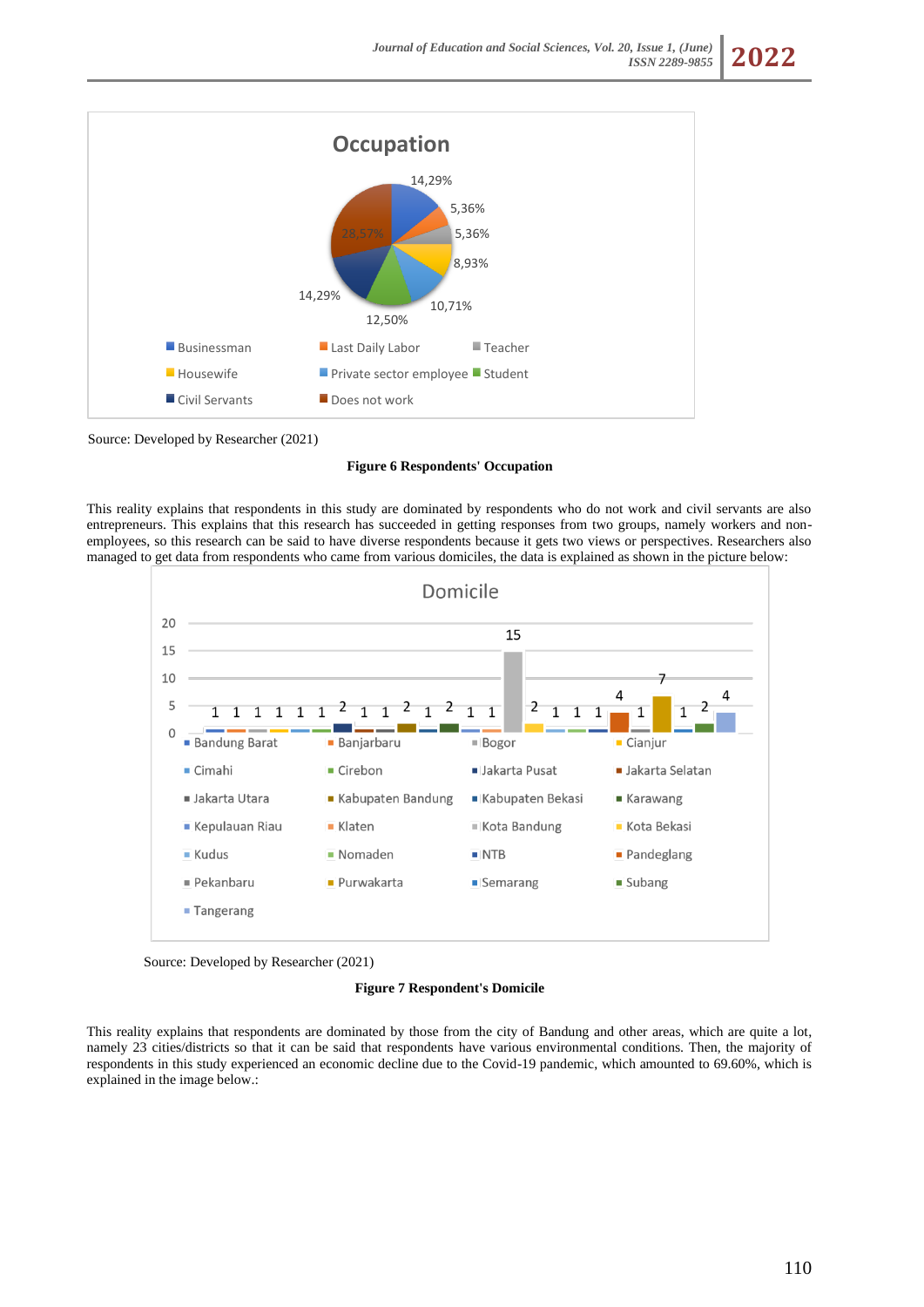

Source: Developed by Researcher (2021)

**Figure 8 Economic Conditions of Respondents in the Pandemic Period**

This study also found that 53.7% of respondents had difficulty donating during the pandemic and 46.3% of respondents did not have difficulty donating during the pandemic, which means that most of the respondents had difficulty when they wanted to donate during the pandemic. Clearly, the data is presented in the image below:



Source: Developed by Researcher (2021)

# **Figure 9 Respondents' Conditions About Difficulties in Donating Goods during the Pandemic**

To test the effectiveness of the website that we made, researchers used a scale of  $1-5$ , where a scale of 1 which means strongly disagree, a scale of 2 which means disagree, a scale of 3 which means neutral, a scale of 4 which means agree, and a scale of 5 which means strongly agree..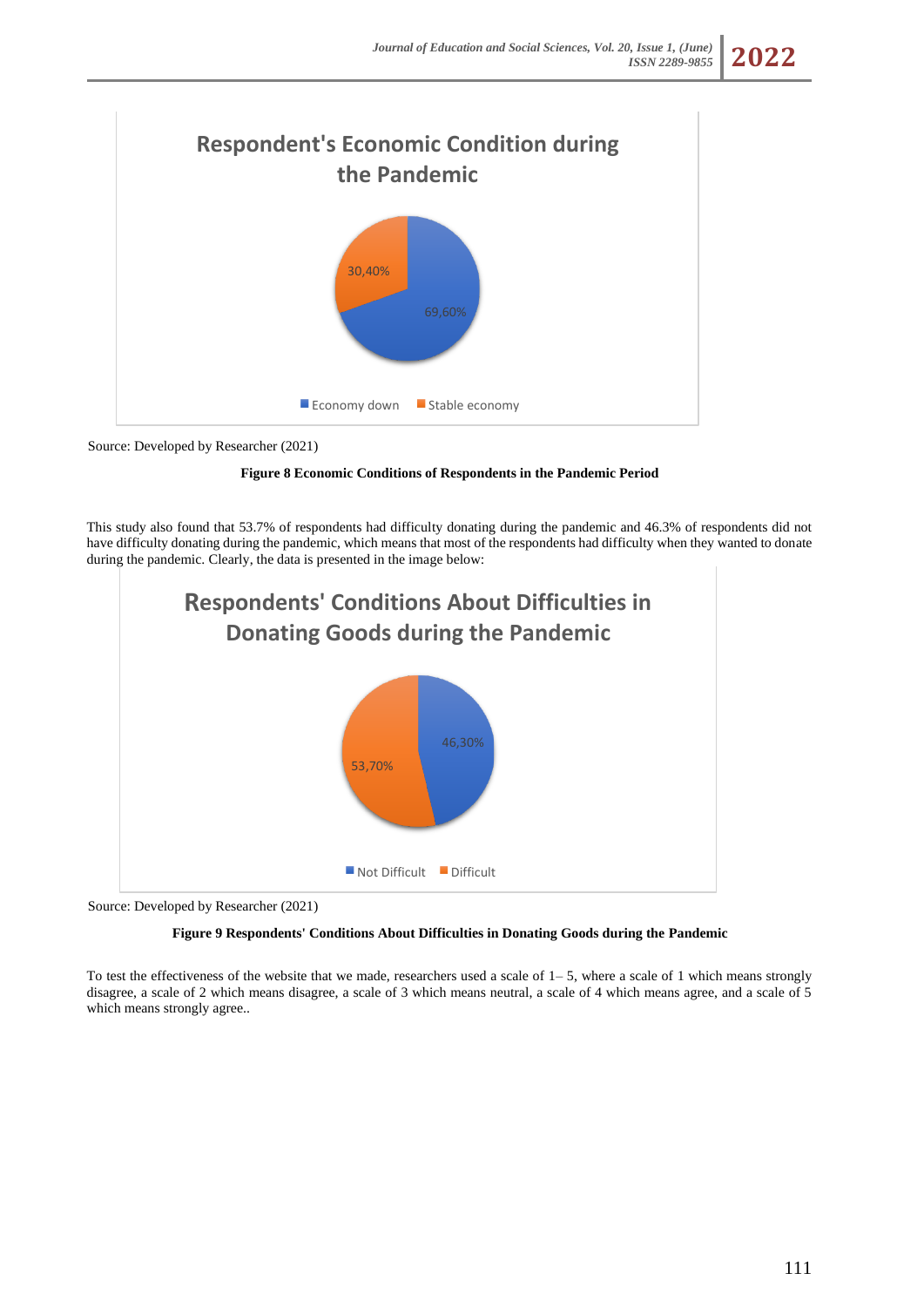

Source: Developed by Researcher (2021)

# **Figure 10 Respondents' Perceptions About the Existence of Applications**

Based on the diagram in Figure 10 shows that as many as 4.1% of respondents strongly agree with the creation of a website-based application as a medium for donating, then as many as 33.9% of respondents agree, 19.6% of respondents are neutral, 3.6% of respondents do not. agree, and 1.8% of respondents strongly disagree.



Source: Developed by Researcher (2021)

# **Figure 11 Respondents' Perceptions About the Role of Applications in Easing the Donation Process**

Based on the diagram in Figure 11 shows that as many as 50% of respondents strongly agree that the ShareIn application as a medium for donating makes the donation process easier for recipients and donors, then 30.4% of respondents agree, as many as 16.1% of respondents are neutral, as many as 1.8 % of respondents disagree, and 1.8% of respondents strongly disagree. Source: Developed by Researcher (2021)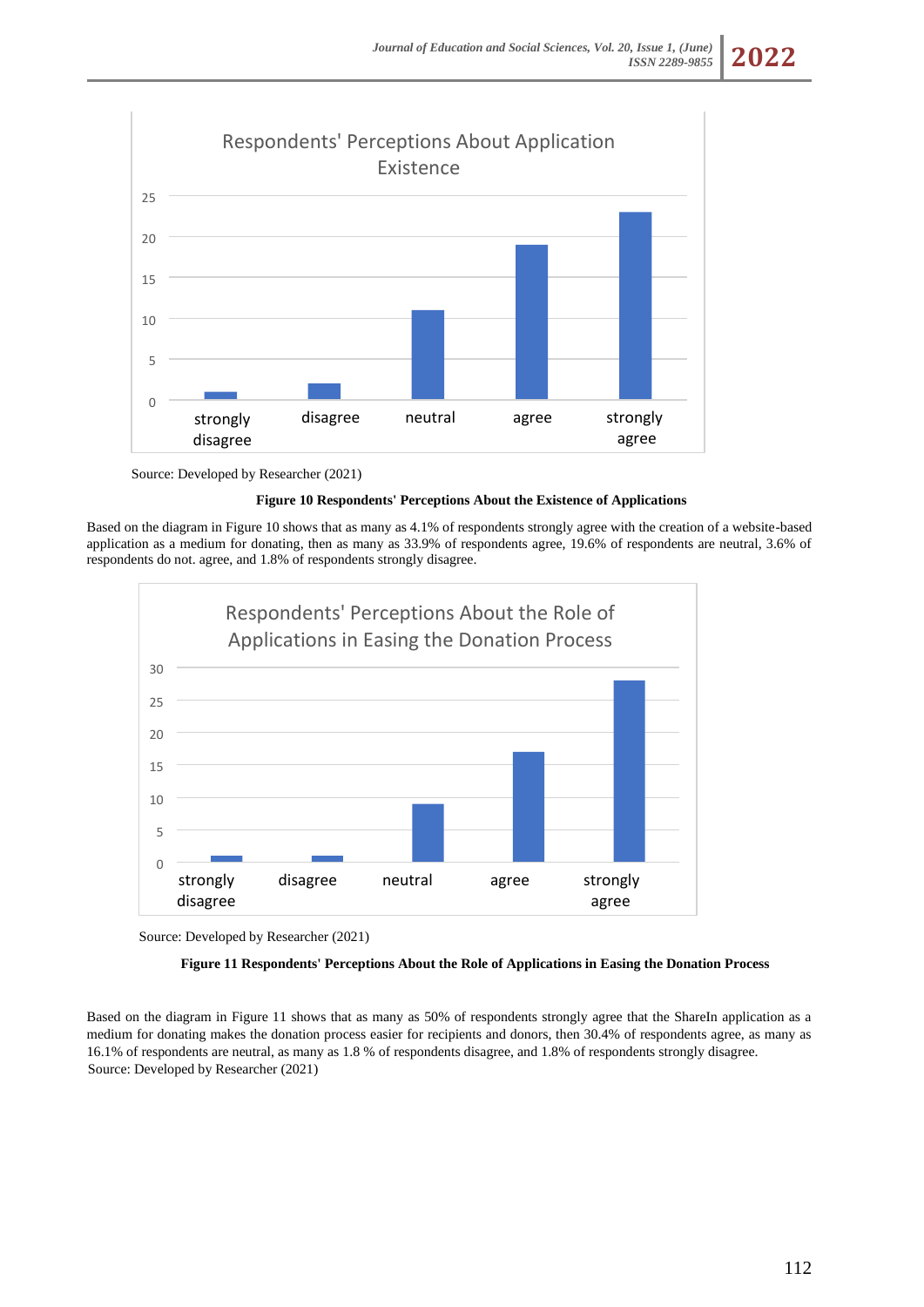

Source: Developed by Researcher (2021)

### **Figure 12 Respondents' Perceptions About the Ease of Application Features**

Based on the diagram in Figure 12 shows that as many as 35.7% of respondents strongly agree that the application features are easy to use, then 35.7% of respondents agree, 19.6% of respondents are neutral, 7.1% of respondents disagree, 1 ,8% of respondents strongly disagree. This proves that the website-based application that we have designed is quite easy to understand for most of the respondents.





## **Figure 13 Respondents' Perceptions on the Effectiveness of Applications in Helping the Community's Economy**

Based on the diagram in Figure 13 shows that as many as 33.9% of respondents strongly agree that this application is effective, as many as 33.9% of respondents agree that this application is effective, as many as 30.4% of respondents feel neutral, 1.8% of respondents disagree that This application is effective, as many as 0% of respondents strongly disagree that this application is effective. This proves that most of the respondents agree that the application we have designed is quite effective in helping the community's economy.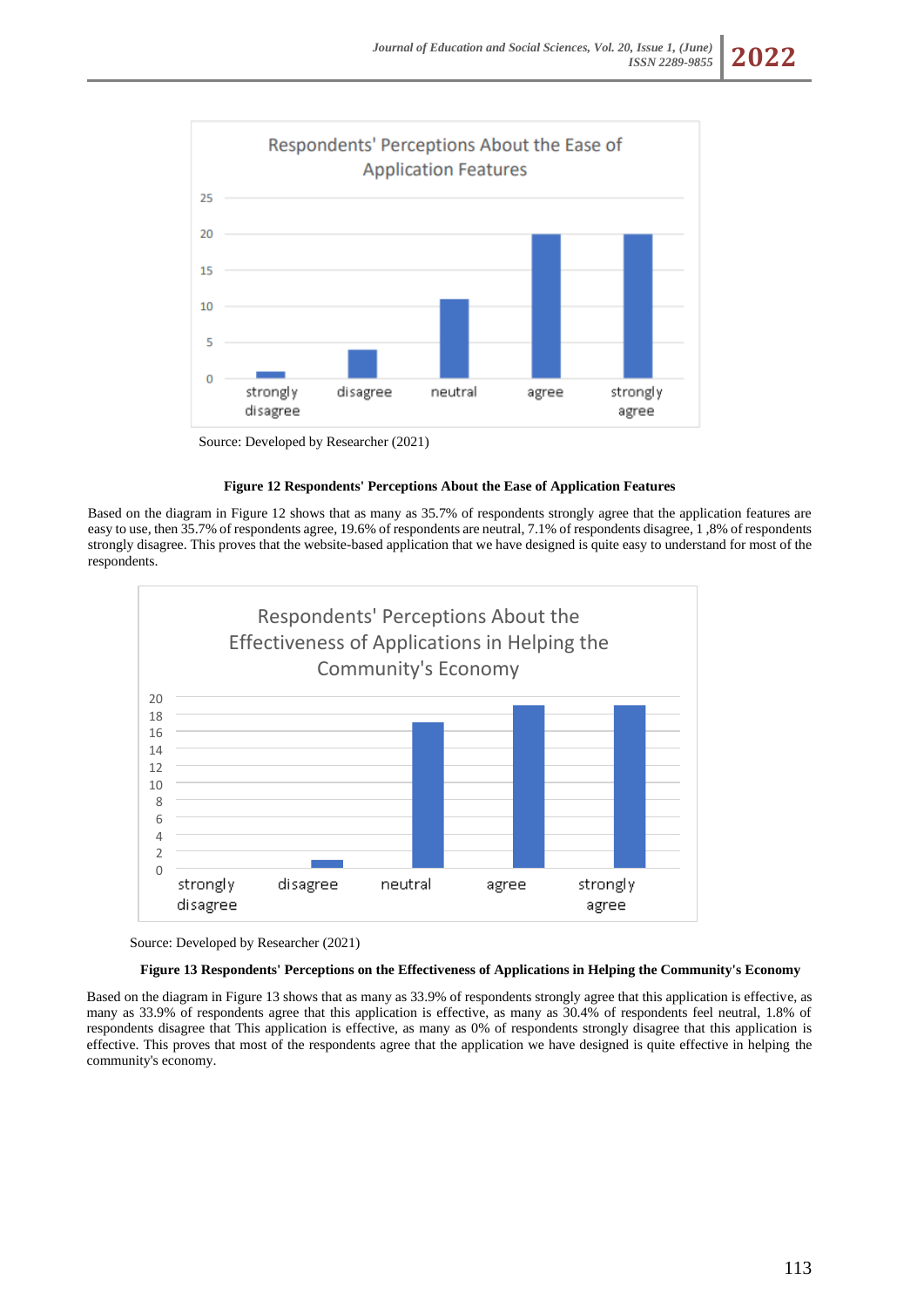

Source: Developed by Researcher (2021)

# **Figure 14 Respondents' Perceptions about Application Feasibility in Contributing to National Economic Recovery towards a Rising Indonesia**

Based on the diagram in Figure 14 shows that 41.1% of respondents strongly agree, 39.3% of respondents agree, 17.9% of respondents are neutral, 1.8% of respondents disagree, and 0% of respondents strongly disagree. This proves that most respondents agree that this website is worthy enough to contribute to the national economic recovery towards a Rising Indonesia.

# **CONCLUSION**

The phenomenon of the Covid-19 pandemic in Indonesia, which has lasted more than a year, has in fact reduced the economy and the welfare of the community. Then, one of the contribution efforts that can be made is by sharing with one another. Then, the researcher's hypothesis was proven through the percentage description, that there were difficulties in donating during the pandemic, with the result that 53.7% of respondents had difficulty donating during the pandemic and 46.3% of respondents did not have difficulty donating during the pandemic.

The role of technology during the pandemic is very much needed, not only optimized for work or socializing, technology can also be used to help the national economic recovery, in which case the researcher tries to take advantage of technology by creating a website-based ShareIn application, through a description of the percentage in this study the level of effectiveness the use of the ShareIn application is so large, with the results showing that as many as 33.9% of respondents strongly agree that this application is effective, as many as 33.9% of respondents agree that this application is effective, as many as 30.4% of respondents feel neutral, as many as 1.8% of respondents disagree that this application is effective, as many as 0% of respondents strongly disagree that this application is effective.

The spirit of the government of the Republic of Indonesia to realize Rising Indonesia makes the existence of this ShareIn application, if disseminated for use by the public, can be said to play a role in the national economic recovery towards Indonesia Rising, through a percentage description which shows that 41.1% of respondents strongly agree, 39.3% respondents agree, 17.9% of respondents are neutral, 1.8% of respondents do not agree, and 0% of respondents strongly disagree. This proves that the ShareIn application has succeeded in convincing respondents to be effective and feasible because most of the respondents agree that this website is effective and feasible to contribute to the national economic recovery towards Rising Indonesia.

The level of effectiveness that we have achieved is proof of our contribution to the recovery of the national economy and we hope that this can be further developed so that the benefits can be felt by the wider community. Researchers assume that it seems that this application can not only be used in Indonesia, but implemented in other countries or even in this world is also possible to do, so that the benefits and goodness can be felt more widely.